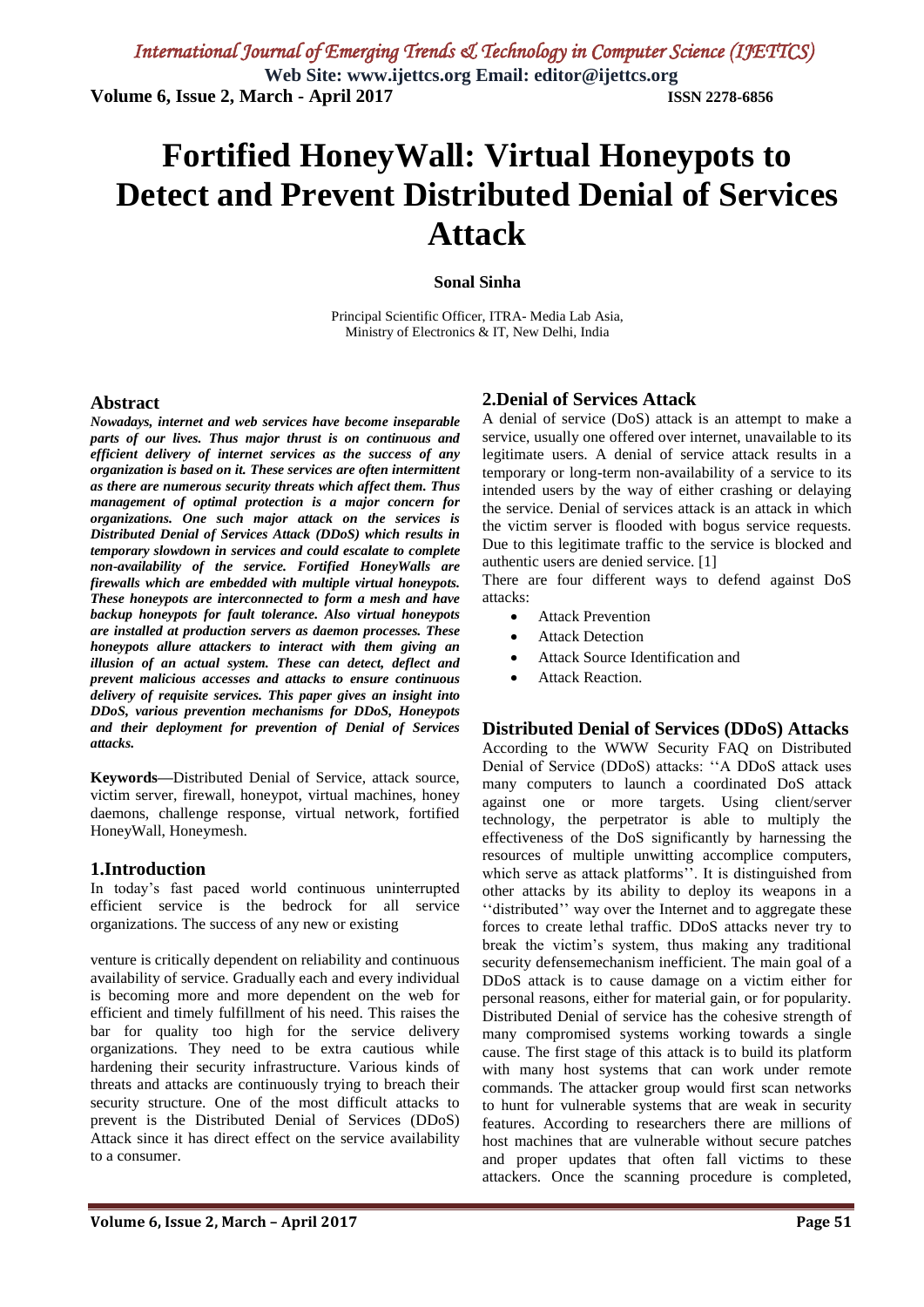## *International Journal of Emerging Trends & Technology in Computer Science (IJETTCS)*

**Web Site: www.ijettcs.org Email: editor@ijettcs.org**

## **Volume 6, Issue 2, March - April 2017 ISSN 2278-6856**

attackers would bring these hosts into control using software exploitations like buffer overflow, dangling pointers, code injection etc [2]. Special root kits are also used in many cases that are installed in a host system to incur these software exploitations. After having sufficient hosts under control, attackers also create backdoors that allows special access that is used for future entry. The attackers also update the hosts and tighten its security so that another attacker does not use the same host. Any future entry would be done using the back entry that has been specially crafted.

#### **3.Prevention of DDoS**

The countermeasures proposed for preventing a DDoS attack are currently partial solutions at best. There is currently no comprehensive method to protect against all known forms of DDoS attacks. Also, many derivative DDoS attacks are continually being developed by attackers to bypass each new countermeasure employed. We propose a preliminary taxonomy of DDoS Countermeasures in Figure 1.



**Figure1:** DDoS Countermeasures

There are three categories of DDoS countermeasures. First: preventing the setup of the DDoS attack network, including preventing secondary victims and detecting and neutralizing handlers. Second: dealing with a DDoS attack while it is in progress, including detecting or preventing, mitigating or stopping, and deflecting the attack. Third: there is the post-attack category involving network forensics.

#### **Prevention of DDoS through Honeypots**

Some solutions also propose the usage of honeypots to mitigate DDoS attacks [3]. Honeypots are systems which give the look and feel of actual systems and attract intruders to interact with them. A cluster of physical honeypot servers can be implemented that mimic the activities of real servers [4]. This solution is expensive since every honeypot needs a separate physical server which results in wastage of resources and high maintenance costs. Use of "Active Servers" (AS) was proposed to mitigate denial of service [5]. A production server is hidden behind an AS that acts like a gateway to the production server. Only legitimate traffic is passed on

to real server and malicious traffic is restricted. For malicious traffic, an AS acts like a honeypot thus protecting real server from being compromised. This solution is robust and secure but it slows down processing of requests for real users as each and every request needs to pass through an additional gateway. Moreover, a separate honeypot server for each production server wastes resources and again this solution proves to be expensive. Also flooding attacks with thousands of requests can clog these gateway servers thereby greatly slowing down the access to production servers. Another solution was proposed to mitigate denial of service attacks where honeypots and production servers are frequently shuffled within the network [6]. Honeypots are used to detect and prevent DDoS attacks. This solution is effective when most incoming requests are DDoS requests. But if majority of traffic is legitimate and only few requests are DDoS attacks, the solution is ineffective since a certain number of servers function as honeypots irrespective of the traffic. This again wastes resources and constant shuffling of honeypots and production servers in fact slows down service for intended users.

#### **Fortified HoneyWall**

The proposed solution for protection from DDoS attacks would use a combination of virtual honeypots to protect the system. Most of these honeypots would be installed inside firewalls so that a better management and control may be applicable. We may term this group of virtual honeypots as Honey Farm. Although a firewall with honeypots works in opposition of the natural firewall behavior i.e. instead of preventing or restricting unauthorized access it attracts attackers to interact with the system for longer durations. This helps identify the attacker and his intention. These virtual systems lure attackers and help administrators with the following

- i) The administrator may get to know the vulnerabilities of the system thus security can be hardened
- ii)An attacker would be caught and stopped before he could exploit the vulnerabilities of the system
- iii) Network designers may gain insight by studying the activities of the attacker to better design the system and to make it more robust.

The firewall with honeypots would also actas a Gateway Server which will filter the traffic and further guide the malicious requests to the virtual honeypots installed on various servers. The Firewall with virtual honeypots is hardened with these auxiliary virtual honeypots installed at the active servers (AS). This system will provide fault tolerance and robustness thus a Fortified HoneyWallis constructed.

Unlike earlier solutions that used explicit servers as honeypots to function as gateways and mimic a real server, this solution proposes to implement honeypots as virtual machines (VM) that can be hosted on a few physical servers [7] and the firewall. Since VM's share resources, multiple honeypots can be hosted on a single server [8] and firewall.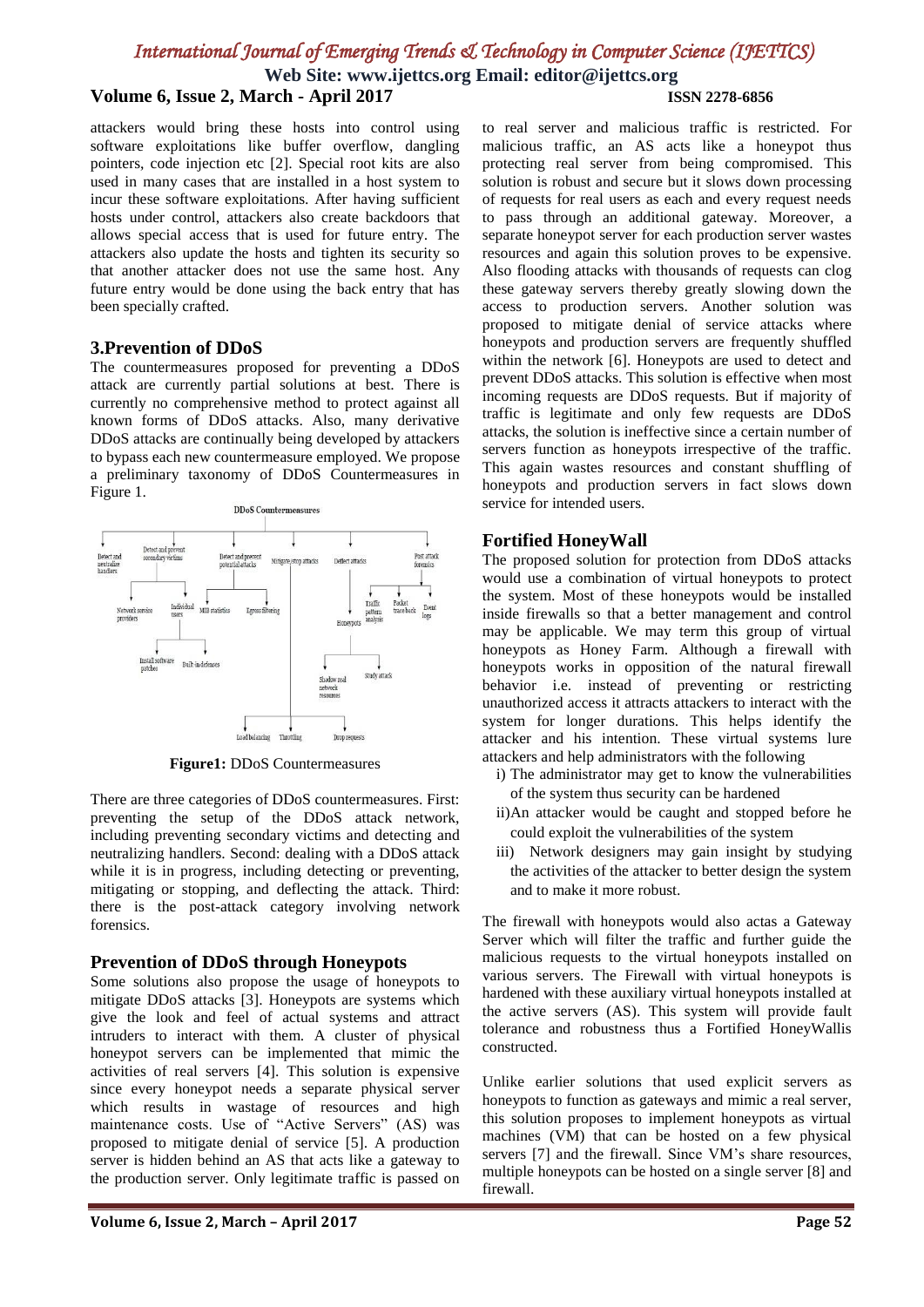## *International Journal of Emerging Trends & Technology in Computer Science (IJETTCS)*

**Web Site: www.ijettcs.org Email: editor@ijettcs.org Volume 6, Issue 2, March - April 2017 ISSN 2278-6856**

In opposition to the solutionwhere separate honeypot servers function as gateways to individual production servers [5], the gateway honeypot can run as a daemon process on the active server. This honeypot daemon, would work as a gateway and perform initial authentication before passing on the information to the actual server. Thus even if the honey farm fails to detect an attack, honey daemon present within the server provides an additional layer of security. This, together with the hybrid network of honey VM"s functions like a mesh of virtualized honeypots and ensures effective detection and prevention of possible DDoS attacks.

#### **3.Attack Detection and Prevention**

Honeypot VM"s in the honey farm use machine learning algorithms to perform a behavioral analysis of incoming traffic [9]. Since each production server receives different types of requests, appropriate honey VM"s can be customized for different servers. For example, one honey VM can analyze web server traffic while another can examine file server requests. After analyzing a few thousand requests, each honey VM generates a baseline model of expected traffic. Incoming requests are compared against the baseline. If any deviation is observed, the request is further probed to confirm if it actually constitutes a DDoS attack.

Once the honeypot suspects a particular request based on behavioral analysis, it needs to verify that the suspicious request is actually a DDoS attack. For this, the honey VM then employs a challenge-response model to gather more information. This is accomplished by sending a set of challenge queries to suspicious source [10]. Based on the responses received, the honey VM decides whether further investigation is necessary. If yes, more sophisticated challenges are sent to the source. Based on the responses received and an intelligent behavioral mechanism, the honey VM can conclude whether the requests are part of a DDoS attack. This process is fully automated and happens without human intervention thereby guaranteeing excellent service for legitimate users. Similar mechanisms can be built into the honey daemons that run on production servers. This ensures that even if the honey farm misses out on a potential attack, it is reexamined by honey-d"s running on respective servers. This provides an additional level of authentication and intrusion detection.

#### **4.Preventing Flooding Attacks**

Once an attack is discovered, the routing information in the internal routers is modified so as to redirect all incoming traffic from the attack source to the honey farm. Since malicious traffic now flows to the honey farm, it ensures that the production network is shielded from flooding attacks. Honey VM"s in the farm keep the attacker engaged through a set of challenge-response queries further slowing down the attacker [10]. Also, once the attack source is confirmed, all incoming traffic from that source is blocked

at the firewall itself. This mechanism mitigates the impact of flooding attacks to a great extent.

#### **5.Conclusion**

Distributed denial of service (DDoS) attacks are dangerous and can potentially render the production site unusable either by flooding the server network with thousands of malicious requests or crashing the server by exploiting the vulnerabilities in its software. Several solutions have been proposed to deal with DDoS attacks. However, these solutions are either expensive due to usage of multiple physical servers for honeypots or do not successfully address the issue of flooding type of DDoS attacks. The new solution proposes to create a virtual network or mesh of honeypot VM"s and honey daemon processes to provide multiple levels of security checks and intrusion detection using behavioral analysis and challenge response models. Also, malicious traffic is routed to honey farm thereby protecting the production server and internal networks from both crashing and flooding type of DDoS attacks. Since all virtual honeypots are integrated/embedded in the firewall and others run as virtual daemons the Fortified HoneyWall very robust and provides multiple levels of security checks and intrusion detection mechanisms to effectively detect deflect and prevent possible DDoS attacks.

#### **References**

- [1] Christos Douligeris and AikateriniMitrokotsa, "DDoS attacks and defense mechanisms: classification and state-of-the-art", Computer Networks: The Int. Journal of Computer and Telecommunications Networking, vol. 44, no. 5, Apr. 2004, pp. 643–666
- [2] Jun Xu; Wooyong Lee; "Sustaining availability of Web services under distributed denial of service attacks," Computers, IEEE Transactions on , vol.52, no.2, pp. 195- 208, Feb. 2003 doi; 10.1109/TC.2003.1176986
- [3] Kumar Shridhar and Nikhil Gautam, "A Prevention of DDos Attacks in Cloud Using Honeypot ", International Journal of Science and Research, Volume 3 Issue 11, November 2014, pp. 2378-2383.
- [4] Natalie Weiler, "Honeypots for distributed denial-ofservice attacks", Proceedings of Eleventh IEEE International Worksops on Enabling Technologies, 2002. [11] Vinu V. Das, "Honeypot Scheme for Distributed Denial-of-Service", Proceedings of the 2009 International Conference on Advanced Computer Control, January 2009, pp. 497-501.
- [5] Vinu V. Das, "Honeypot Scheme for Distributed Denial-of-Service", Proceedings of the 2009 International Conference on Advanced Computer Control, January 2009, pp. 497-501
- [6] Sherif M. Khattab, ChatreeSangpachatanaruk, Daniel Moss, Rami Melhem and TaiebZnati, "Roaming Honeypots for Mitigating ServiceLevel Denial-of-Service Attacks", Proceedings of the International Conference on Distributed Systems, March 2004, pp. 328–337.
- [7] Xuxian Jiang and Xinyuan Wang, "Out-of-theBox Monitoring of VMBased High-Interaction Honeypots", Proceedings of the International